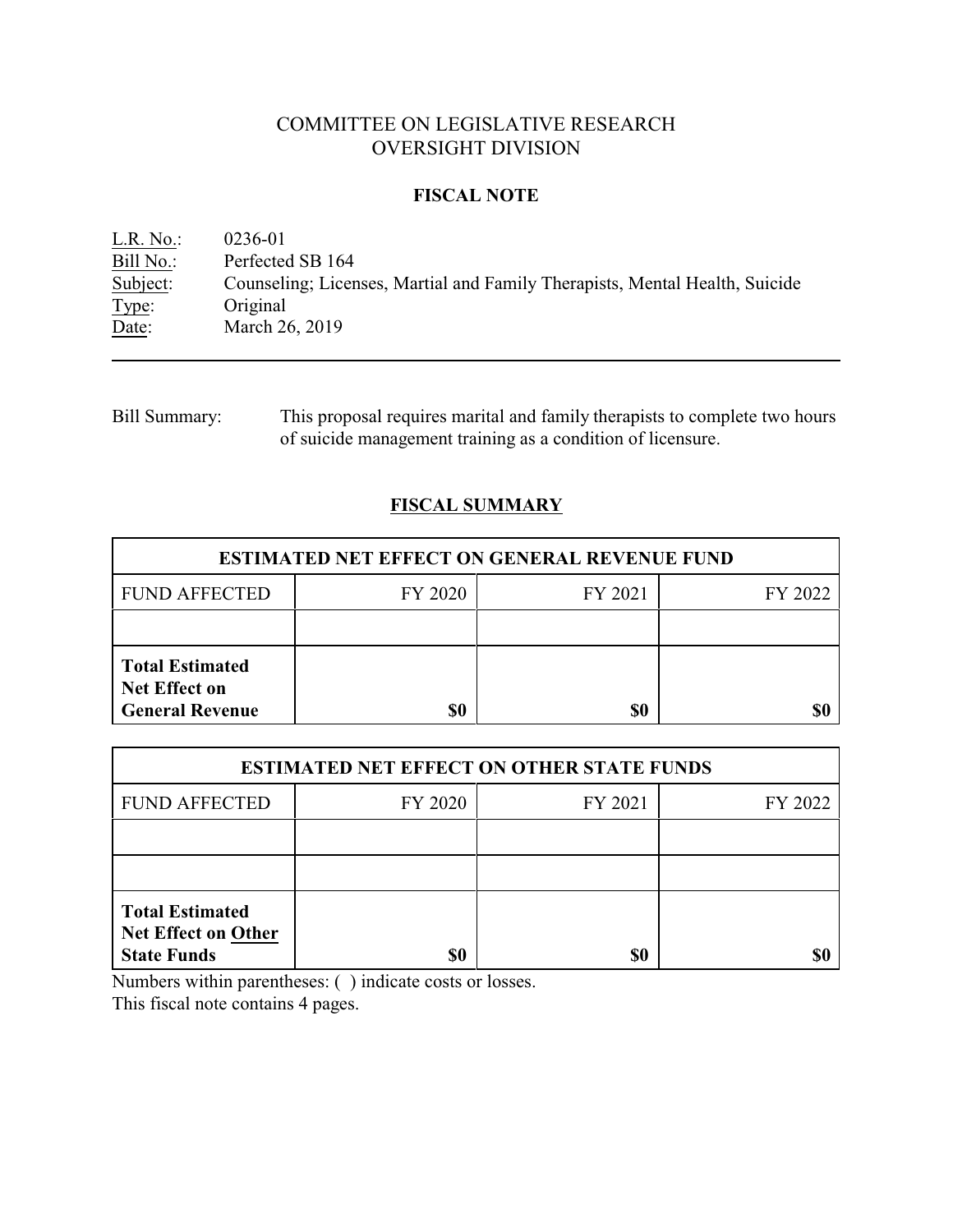L.R. No. 0236-01 Bill No. Perfected SB 164 Page 2 of 4 March 26, 2019

| <b>ESTIMATED NET EFFECT ON FEDERAL FUNDS</b>                        |         |         |         |  |
|---------------------------------------------------------------------|---------|---------|---------|--|
| <b>FUND AFFECTED</b>                                                | FY 2020 | FY 2021 | FY 2022 |  |
|                                                                     |         |         |         |  |
|                                                                     |         |         |         |  |
| <b>Total Estimated</b><br>Net Effect on All<br><b>Federal Funds</b> | \$0     | \$0     | SI)     |  |

| <b>ESTIMATED NET EFFECT ON FULL TIME EQUIVALENT (FTE)</b>    |         |         |         |  |
|--------------------------------------------------------------|---------|---------|---------|--|
| <b>FUND AFFECTED</b>                                         | FY 2020 | FY 2021 | FY 2022 |  |
|                                                              |         |         |         |  |
|                                                              |         |         |         |  |
| <b>Total Estimated</b><br><b>Net Effect on</b><br><b>FTE</b> |         |         |         |  |

 $\Box$  Estimated Net Effect (expenditures or reduced revenues) expected to exceed \$100,000 in any of the three fiscal years after implementation of the act.

| <b>ESTIMATED NET EFFECT ON LOCAL FUNDS</b> |         |         |         |  |
|--------------------------------------------|---------|---------|---------|--|
| <b>FUND AFFECTED</b>                       | FY 2020 | FY 2021 | FY 2022 |  |
| <b>Local Government</b>                    | \$0     | \$0     | \$0     |  |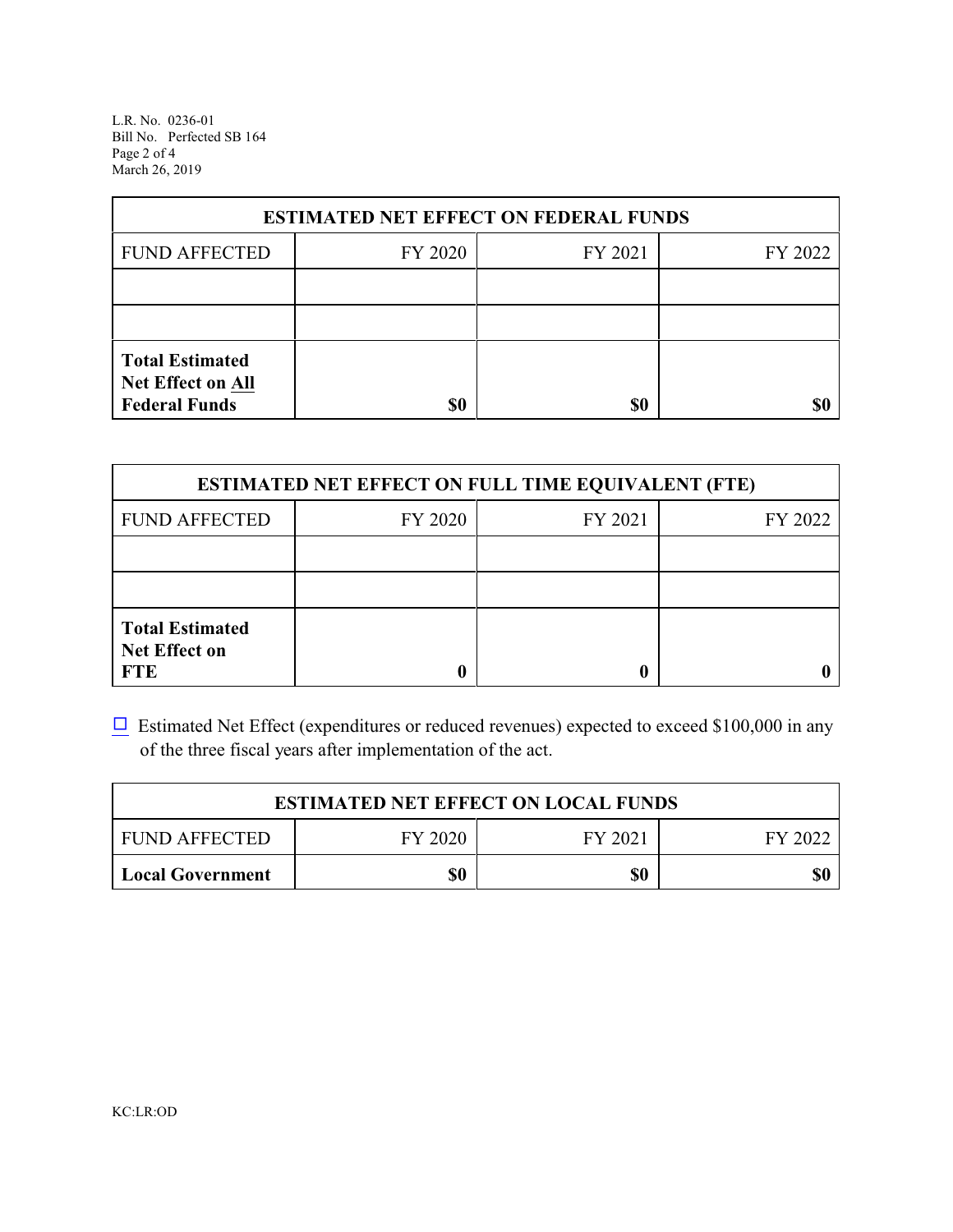L.R. No. 0236-01 Bill No. Perfected SB 164 Page 3 of 4 March 26, 2019

### **FISCAL ANALYSIS**

#### ASSUMPTION

Officials from the **Department of Insurance, Financial Institutions and Professional Registration (DIFP)** assume the proposal will have no fiscal impact on their organization.

**Oversight** notes that DIFP has stated the proposal would not have a direct fiscal impact on their organization. Oversight does not have any information to the contrary. Therefore, Oversight will reflect a zero impact on the fiscal note.

| FISCAL IMPACT - State Government | FY 2020<br>$(10 \text{ Mo.})$ | FY 2021    | FY 2022                       |
|----------------------------------|-------------------------------|------------|-------------------------------|
|                                  | $\underline{\underline{\$0}}$ | <u>\$0</u> | $\underline{\underline{\$0}}$ |
| FISCAL IMPACT - Local Government | FY 2020<br>$(10 \text{ Mo.})$ | FY 2021    | FY 2022                       |
|                                  | <u>\$0</u>                    | <u>\$0</u> | <u>\$0</u>                    |

### FISCAL IMPACT - Small Business

The proposal may have a minor impact to some small business marital and family therapists.

#### FISCAL DESCRIPTION

The proposed legislation appears to have no direct fiscal impact.

This legislation is not federally mandated, would not duplicate any other program and would not require additional capital improvements or rental space.